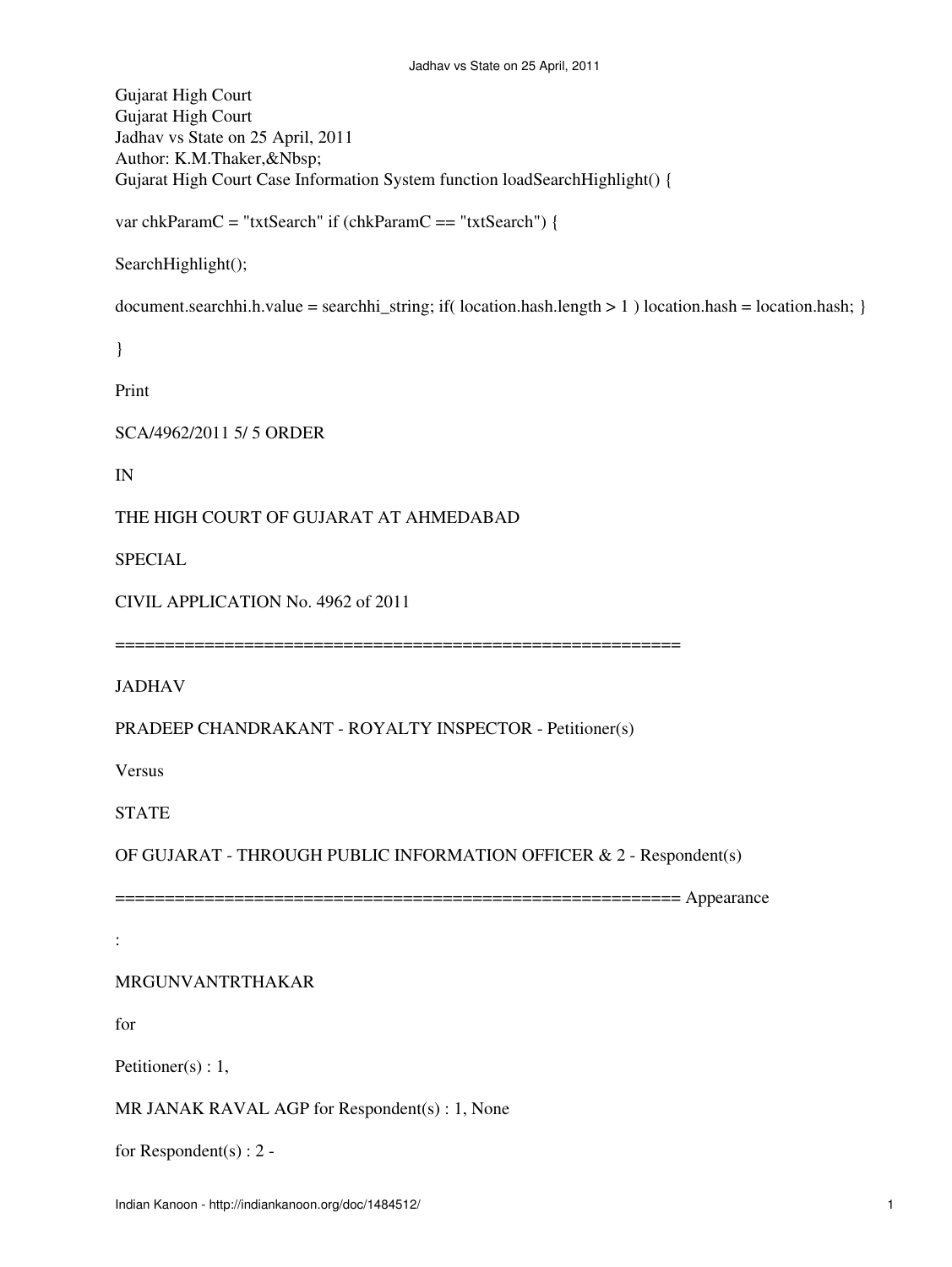=========================================================

### CORAM

:

### HONOURABLE

MR.JUSTICE K.M.THAKER

Date

: 25/04/2011

**ORAL** 

ORDER

1. The

petitioner has prayed for below mentioned relief/s:

"

 $(a)$  ......

(b)

direct the respondent no.1 & 2 authorities to provide the requisite information to the petitioner as prayed in the prescribed format dated 17/07/2010;

(c)

direct the respondent no.3 authority to exercise his powers for penal provisions for failure to provide information to the petitioner, as per law, against the respondent no.1 and 2 as both the authorities have totally ignored the order dated 04/09/2010 passed by respondent no.3;

(d)

direct the respondent no. 1 and 2 to pay the exemplary cost to the petitioner as they have acted against the objects and reasons of the Right to Information Act and in that way they tried to make the said Act meaningless;"

2. Heard

Mr.Thakar, learned advocate for the petitioner and Mr.Raval, learned Assistant Government Pleader for respondents.

3.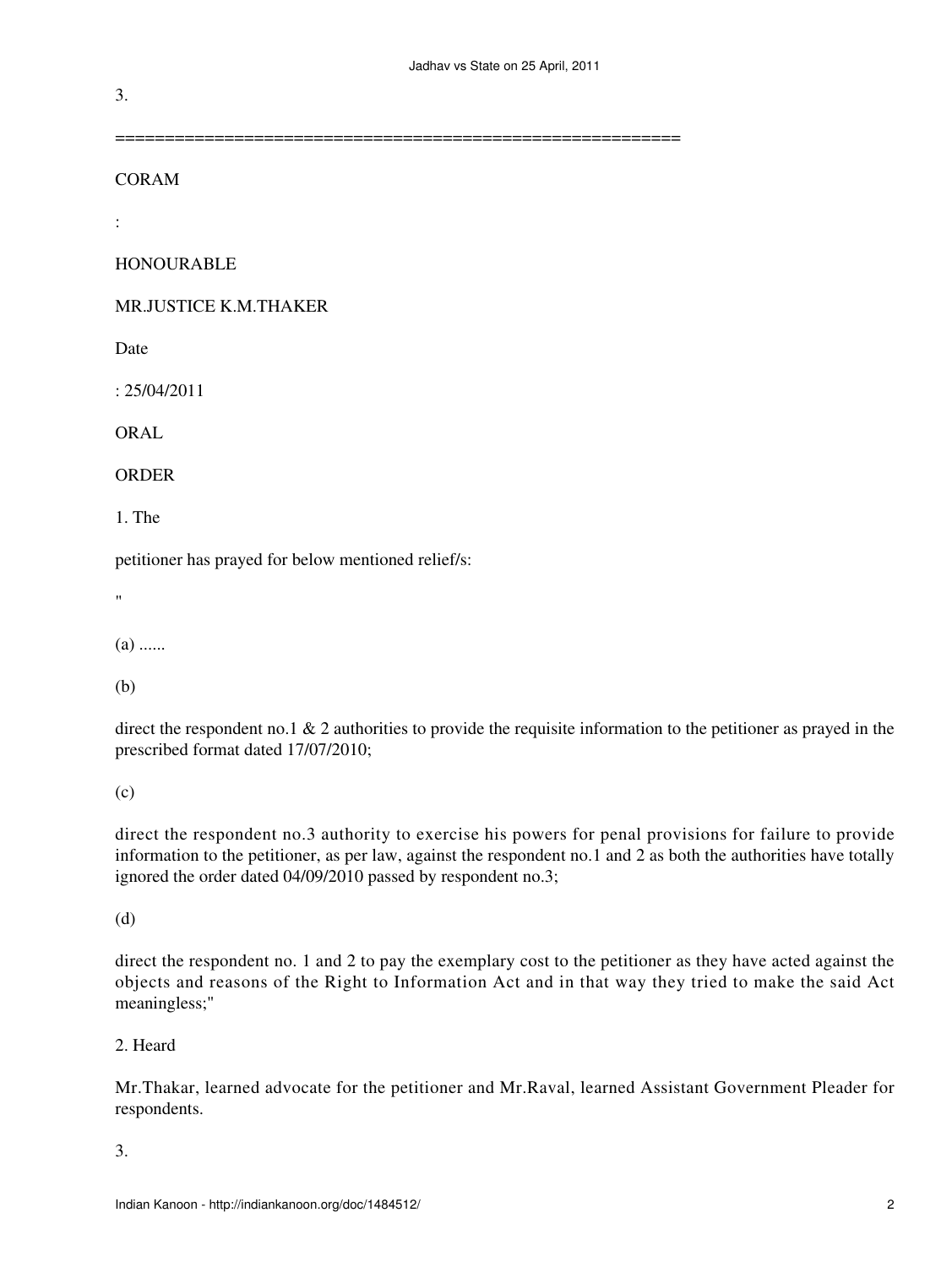It transpires from the submissions made by learned advocate for the petitioner that the petitioner required certain information. Therefore, an application to the competent authority was made by the petitioner. The application/request was not responded to by the concerned authority. The petitioner repeated his attempts, however, attempts did not yield any result. Hence, petitioner filed application/appeal under the provisions of Right to Information Act. The application/appeal was filed in August, 2010.

4. By

order dated 4th September, 2010, the Commissioner, Right to Information, directed the concerned-competent authority to decide the application in prescribed time. The operative part of the order reads thus;

# "3.

The Commission, therefore, decides to send this appeal in original to the Appellate Authority, the respondent No.2, with the direction that the respondent No.2 to treat this application as the first appeal and should decide it within the prescribed time limit from the receipt of this order and inform the Commission."

# 5. Thereafter

also respondent No.2 did not respond to the petitioner's request. Hence the petitioner again approached respondent No.3 i.e. Commissioner under the Right to Information Act. Until now, petitioner's request is not met with. Therefore, present petition.

# 6. Mr.Thakar,

learned advocate for the petitioner has submitted that though the Commissioner, vide his order dated 4th September, 2010 directed the authority to decide the application, any action by the competent authority has not been taken. The petitioner, therefore, feels that this Court may execute the direction given by the Commissioner vide order dated 4th September, 2010.

# 7. Having

regard to the powers under Article 226 of the Constitution of India, this Court is not inclined to exercise the prerogative and extraordinary powers under the said provisions for execution and implementation of order passed by any statutory Authority.

# 8. This

Court is of the view that the powers under Article 226 of the Constitution of India ought not to be exercised for execution of the order passed by an Authority constituted under any Statute. The Statute of the prerogative writ of mandamus command by this Court in exercise of the jurisdiction under Article 226 of the Constitution of India would not be issued for execution of subordinate authority's orders against some other party. The judgment holder is supposed to and required to take out appropriate proceedings before appropriate forum-Court for execution and enforcement of statutory authority's orders.

# 9. The

petitioner ought to take appropriate action under the provisions of the Right to Information Act,2005 or any other appropriate provisions, as may be relevant and applicable to enforce and execute the directions passed by respondent No.1 and get the order duly executed.

### 10. Learned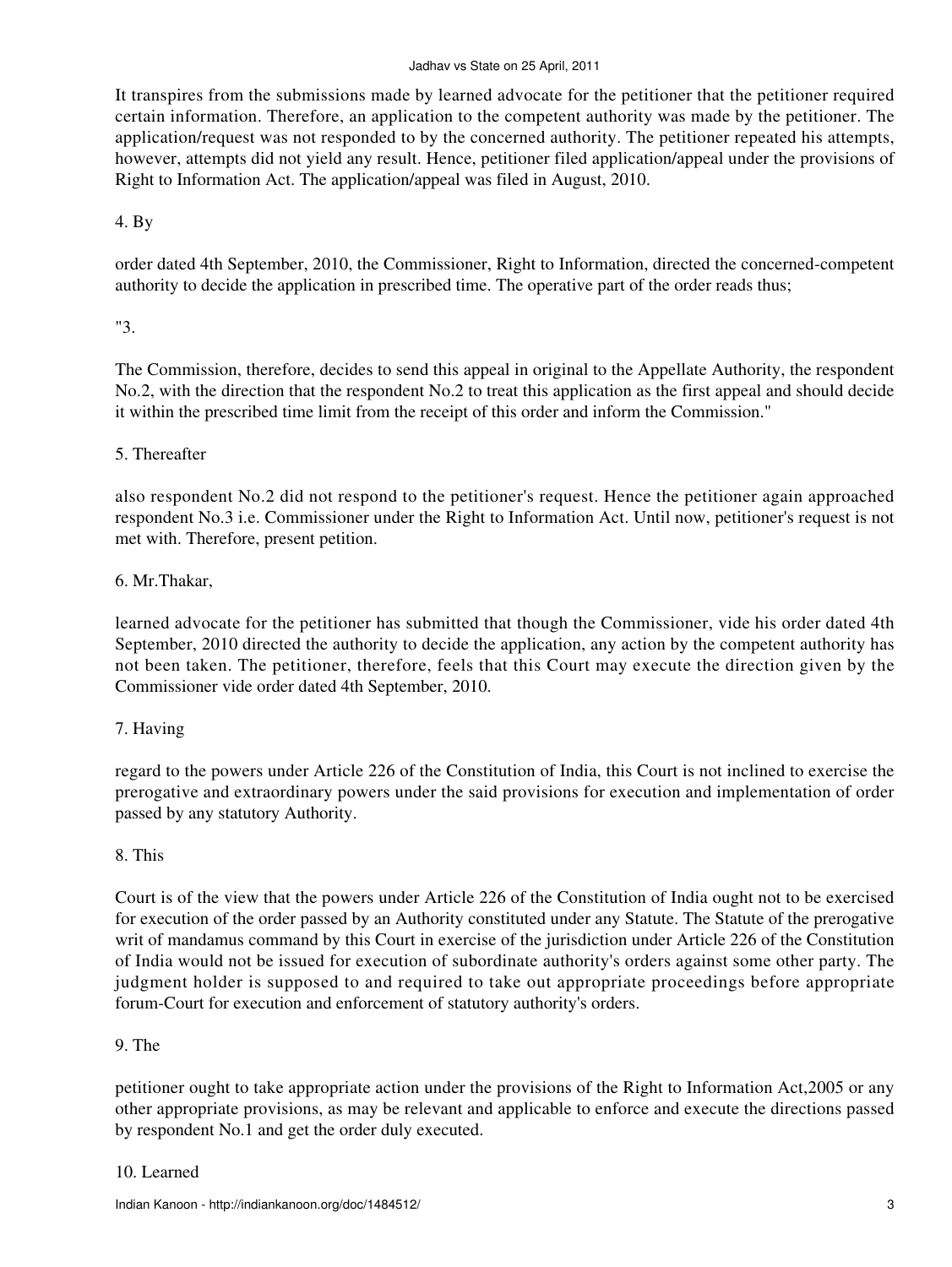#### Jadhav vs State on 25 April, 2011

advocate for the petitioner has, considering the view of this Court submitted that petitioner has already made application/representations which are, though not exactly under, but, in the nature of application/complaint under section 20 of the Act. However, the petitioner will make, appropriate application in prescribed form, under section 20 of the Act and for that purpose, the petitioner may not press the petition at this stage. However, respondent No.3 may decide the said application and pass appropriate orders. Section 20 of the Act reads thus;

# "20.-Penalties.-(1)

Where the Central Information Commission or the State Information Commission, as the case may be, at the time of deciding any complaint or appeal is of the opinion that the Central Public Information Officer or the State Public Information Officer, as the case may be, has, without any reasonable cause, refused to receive an application for information or has not furnished information within the time specified under sub-section (1) of section 7 or malafidely denied the request for information or knowingly given incorrect, incomplete or misleading information or destroyed information which was the subject of the request or obstructed in any manner in furnishing the information, it shall impose a penalty of two hundred and fifty rupees each day till application is received or information is furnished, so however, the total amount of such penalty shall not exceed twenty-five thousand rupees:

### Provided

that the Central Public Information Officer or the State Public Information Officer, as the case may be, shall be given a reasonable opportunity of being heard before any penalty is imposed on him:

### Provided

further that the burden of proving that he acted reasonably and diligently shall be on the Central Public Information Officer or the State Public Information Officer, as the case may be.

# (2)

Where the Central Information Commission or the State Information Commission, as the case may be, at the time of deciding any complaint or appeal is of the opinion that the Central Public Information Officer or the State Public Information Officer, as the case may be, has, without any reasonable cause and persistently, failed to receive an application for information or has not furnished information within the time specified under sub-section (1) of section 7 or malafidely denied the request for information or knowingly given incorrect, incomplete or misleading information or destroyed information which was the subject of the request or obstructed in any manner in furnishing the information, it shall recommend for disciplinary action against the Central Public Information Officer or the State Public Information Officer, as the case may be, under the service rules applicable to him."

### 11.

In view of the aforesaid position, it would be open for the petitioner to make appropriate application including the application under section 20 of the Act and make necessary and appropriate request to the respondent No.3.

# 12.

While disposing of this petition, since this Court would not exercise power under Article 226 of the Constitution of India to execute order of subordinate authority, it is, however, clarified that if and when the petitioner makes an application under section 20 or any other provisions of the Act, the respondent No.3 may